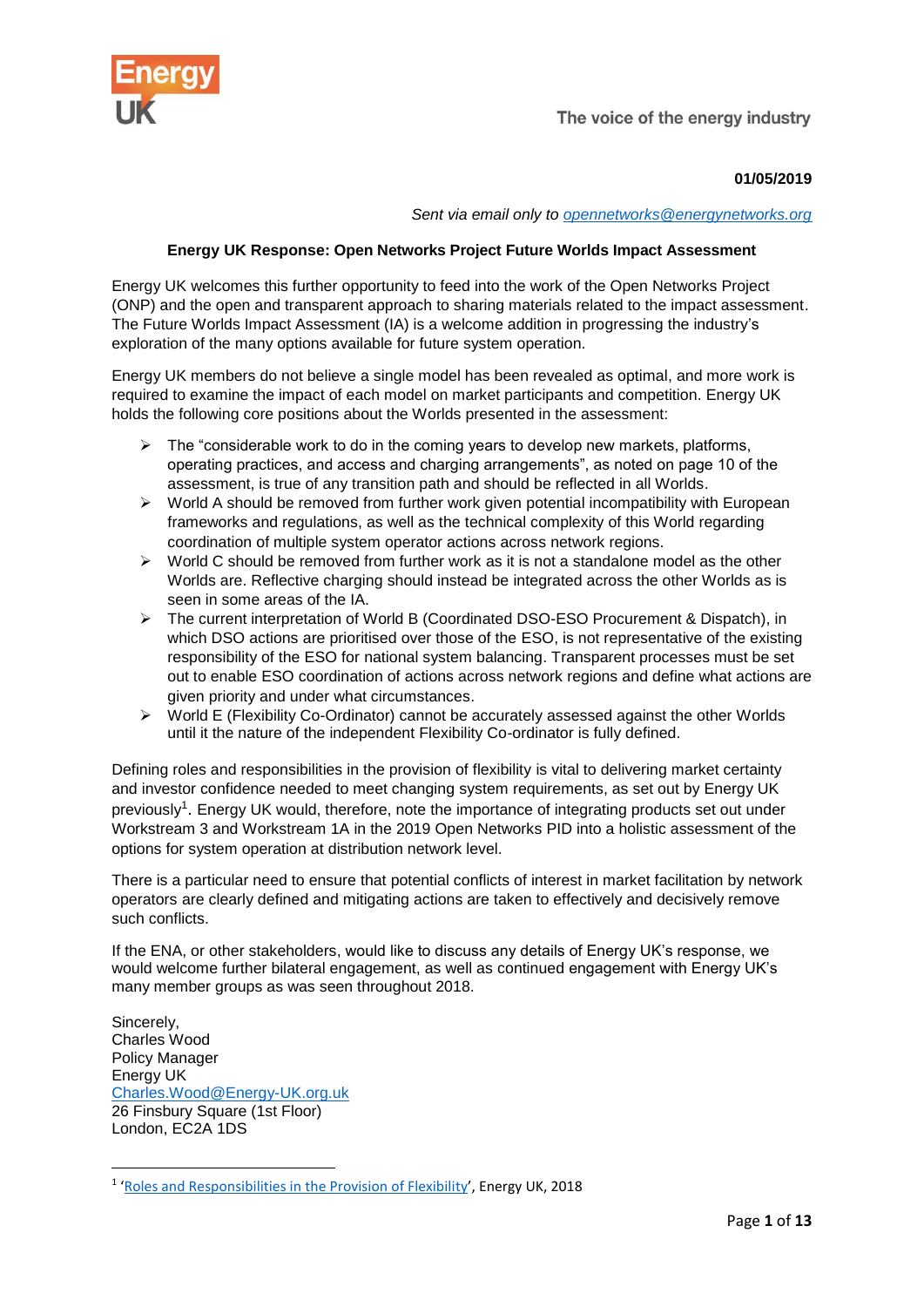

# **Consultation Questions**

# **Q1. Please confirm which stakeholder group you believe that you belong to; this will enable the Open Networks Project to understand the spectrum of respondents to this consultation.**

Energy UK is the trade association for the GB energy industry with a membership of over 100 suppliers, generators, and stakeholders with a business interest in the production and supply of electricity and gas. Our membership covers over 90% of both UK power generation and the energy supply market for UK homes. We represent the diverse nature of the UK's energy industry – from established FTSE 100 companies, right through to new suppliers, generators, and wider market participants including aggregators, software providers, EV chargepoint operators and others.

#### **Q2. Please provide your views on Baringa's interpretation of the Future Worlds, detailed in Section 2, for the purpose of this impact assessment and the overall approach, highlighting any key strengths or weaknesses, or areas which should be explored in more detail?**

Baringa has done well to set out the range of uncertainties and variables across the range of the Future World options A-E, and it should be noted that there is room for a significantly wider assessment of options for DSO operations and whole energy system optimisation.

Energy UK has further comments on the interpretations within Section 2.2 of the Baringa report, including a significant concern about the approach to World B, as set out below.

#### *World A – DSO Coordinates*

Energy UK is strongly opposed to implementation of this World, particularly when looking to Stage 2 of World A. World A should be removed from further analysis based upon a range of factors.

Energy UK does not believe it would be efficient for the DSO to act as the gatekeeper to all markets due to two factors. Firstly, it is vital that all flexible assets are able to stack revenues across different markets in order to encourage investment and realise the full benefits of a smart, flexible energy system for consumers and the UK economy. Secondly, it is equally important to ensure that ESO markets remain open to a wide range of participants and are coordinated nationally to ensure efficiency and low cost delivery through competition.

Energy UK believes that World A does not comply with EU standards and regulatory obligations, including the EU Electricity Network Codes and Guidelines. It should be noted that at the stakeholder workshop on the IA held in London, the ENA stated that this had been considered. Further checks are needed to ensure that all models are compatible with these requirements, including with the teams at Ofgem that have been working on the implementation of these EU regulations.

Enabling DSOs to become aggregators themselves, with a potentially large impact on balancing arising from their actions or inactions in their network region, without putting in place an appropriate route of recourse for when they cause an imbalance could cause significant issues for balancing responsible parties. A DSO action causing an imbalance for other market participants could result in market distortions and cross-border trading affects as Balancing Responsible Parties are charged for the cost of any national balancing action.

Furthermore, where the DSO is itself offering competing capacity into the market place, as seen in the use of technology trialled under Project CLASS to deliver an ancillary services product, this could give rise to competition / market abuse concerns where the DSO was accepting or rejecting offerings from competing market participants. This could further be incompatible with UK and EU Competition Law.

It is still unclear how many DSOs could be active across GB, providing a further concern in the potential lack of coordination across system borders under World A. One DSO action may cause an imbalance for another DSO, causing additional actions and a range of unforeseen circumstances leading to greater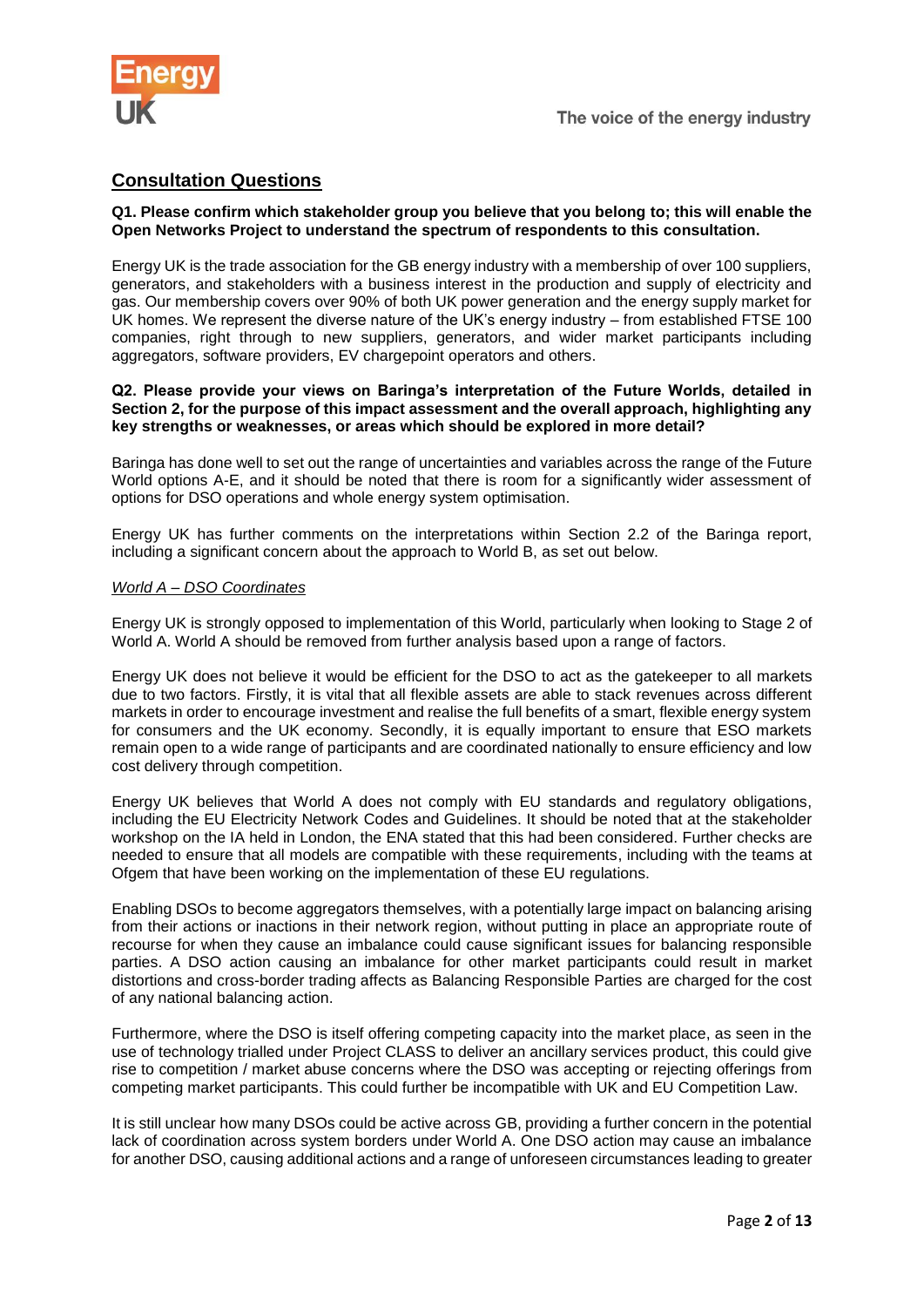

overall cost to consumers. These relationships and potential conflicts in balancing actions must be better defined across all potential system operation models.

# *World B – Coordinated DSO-ESO Procurement and Dispatch*

World B would, in theory, allow Energy UK members to stack revenues across markets. Given the potential value derived from revenue stacking across markets and services, DER providers can be encouraged to target investment and activities to meet the needs of both the ESO and DSO. The use of transparent planning processes and comprehensive heat maps of network constraints will aid those investors in targeting investment and will form a core element of any Future World.

It is, therefore, critical to the viability of World B that procedures, processes, contractual arrangements, lines of communication, technical requirements and routes of recourse are defined, consulted upon, and agreed well in advance of a move towards implementation. This is particularly crucial given the high cost of implementation presented for World B.

Energy UK holds concerns about the use of any DSO model in which the DSO is prioritised over the ESO, given the potential scale of a national imbalance compared to localised issues. The assumption set out on page 18 of the Impact Assessment that "DSO's needs would be prioritised" requires further definition to ensure alignment with EU Network Codes. This would also help to ensure that unintended consequences of local balancing actions are fully explored.

While World B could allow room for DSOs to efficiently address a number of local constraint issues, the ESO must, as envisaged in EU Network Codes, retain overall responsibility for national system security to ensure no operational conflicts. More specifically, the ESO should hold responsibility for national balancing, frequency control and system restoration across the whole network. DSOs may take a more active role in congestion and voltage management across their operational areas, particularly on LV networks, but should not limit the capabilities of the ESO in delivering security of supply at lowest overall cost to consumers.

The ESO in World B must continue to hold the ability to call upon DNO's network assets and other distribution-connected resources to address a national balancing issue, and the surrounding communications capability will need to be further developed to ensure that any DSO actions are not in conflict with national balancing activity.

Clarity is needed to ensure that DSO actions are only prioritised where there is a clear and apparent risk. Clear guidelines will need to be set out exploring the enablers and required decisions for independent activity across distribution networks. DNOs currently act at local level to address constraints with available assets, and it is assumed that they will continue to do so in future. If the interaction of ANM and the additional market processes being developed are not coordinated properly, preferably by a single entity, inefficiencies will arise, and the price of provision for DSO or ESO may increase due to this. Whole electricity system coordination is vital to ensuring that markets are efficient and deliver at lowest cost to consumers.

If the value and need for DSO activity is clear and any constraints on the ability of local assets to participate in national markets are set out to those customers in advance, then DSO activity independent of national balancing should be viable. For this activity to be acceptable, clear requirements will need to be set out for when the DNO must upgrade the network to address repeated constraints on a network.

#### *World C – Price-Driven Flexibility*

Energy UK agrees with the Baringa assumption that price driven flexibility would be a feature across all Worlds rather than being an independent model based on World B. Beyond this, it would have been beneficial to remove World C altogether at the beginning of the assessment, instead integrating pricedriven flexibility as a factor across the other models.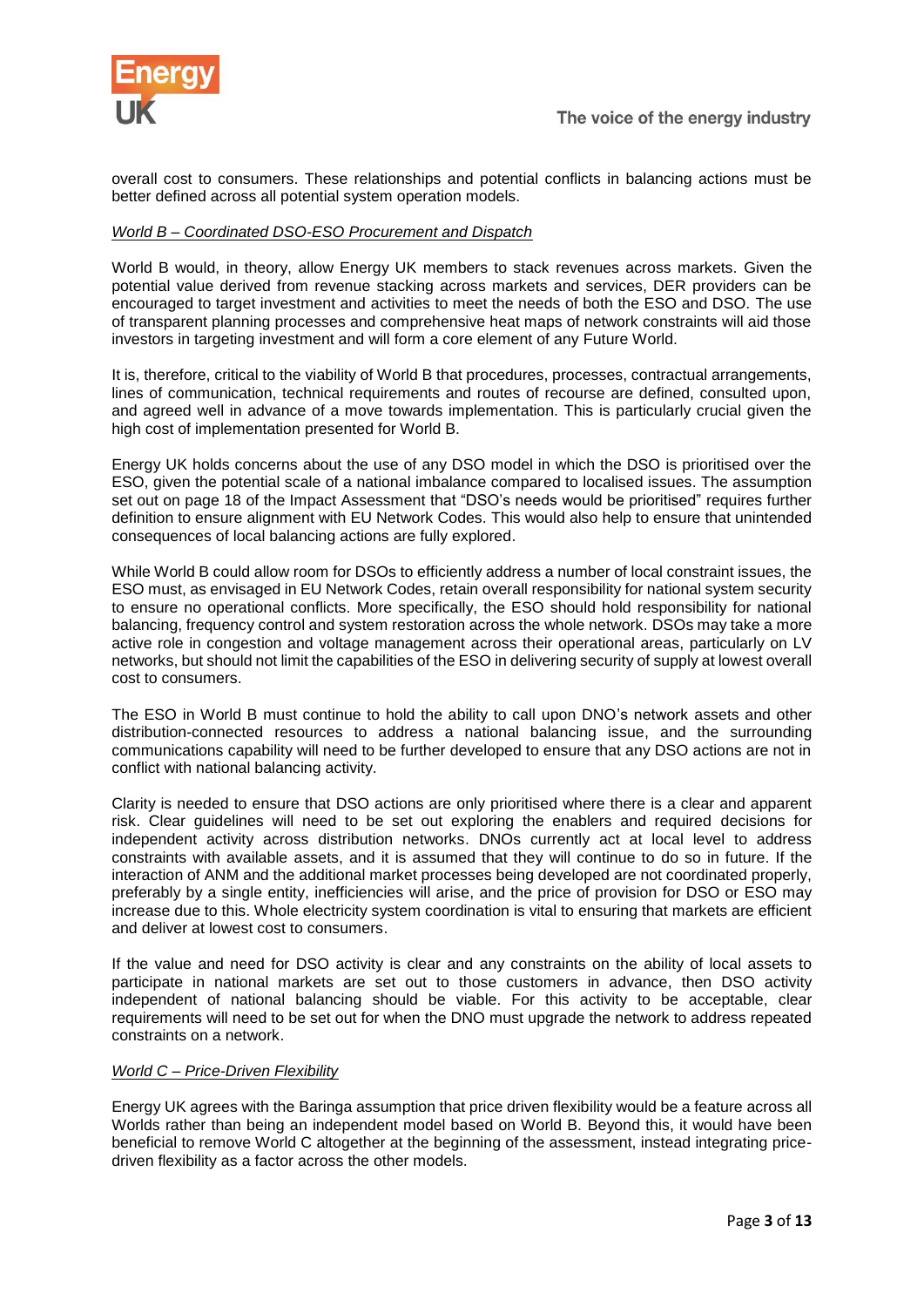

Energy UK believes this approach should be applied to any further work on the Future Worlds, removing World C as a standalone model and integrating the impacts of price-driven flexibility across the Worlds. Further work will also need to be performed once the Ofgem review of access and charging has come to a close.

# *World D – ESO Coordinate(s)*

Energy UK agrees with the approach to World D, but would note that active network management by DNOs is another important factor in how far the ESO will need to reach. The operation of network assets will continue to be optimised at distribution level. It may be more cost-effective to ensure this capability is enhanced at the LV level as Stage 1 continues, resulting in less of a requirement for the ESO to reach into the very lowest voltages.

# *World E – Flexibility Co-Ordinator*

Energy UK agrees with the approach taken to World E, but would note the difficulty of ensuring a fair assessment of this World before the Flexibility Co-ordinator is fully defined. Energy UK and its members place a lot of importance on a solution that would ensure neutrality and remove all real or perceived conflicts of interest to enable robust competitive markets to develop.

# *Further Comments*

Energy UK would note that World E is the only World that specifies the number of Flexibility Coordinators – acting as DSOs – as separated from the organisations and geographical remits of existing GB DNOs. More work may be needed across the models to assess the appropriate number and regional reach of DSOs. Further work must be taken forward to ensure appropriate levels of separation of those DSO bodies from DNO organisations and from commercial activities that could negatively impact market confidence, as set out in Energy UK's letter to Ofgem on the same subject.

### **Q3. Do you agree with the conclusions and insights within the Executive summary? If not, please explain your rationale. Please provide reference to more detailed comments against individual sections if this is appropriate.**

Energy UK agrees that most of the Future Worlds are technically feasible but would caution against beginning the costly implementation of World B until the evidence of need is further developed and the assumptions relied upon in the IA are given more certainty. World D is the least cost to implement, and wherever possible the least cost and least regrets actions should be implemented without locking GB into one model. The choice between Worlds B, D and E at a later stage may depend on the investment climate for flexibility and the success of network operators in dealing with real and perceived conflicts of interest.

Energy UK does not support World A, as providers of flexibility at distribution level should retain direct access to markets at transmission level.

There remains a significant amount of uncertainty over the appropriate level of flexibility provision at lower voltage, given the expectation that the proliferation of flexible assets at LV network level is not expected to reach critical mass for some years. Electric Vehicles, often cited as the most immediate concern for LV network stability, will hold a lower impact than has been estimated previously, thanks to the development of smart charging standards by the Office for Low Emission Vehicles along with the ongoing increase of time of use tariffs matched with Ofgem's ongoing reform of network charging.

Uncertainty over the effectiveness of network charging, in terms of its ability to incentivise behavioural change through time of use tariffs, will continue until the SCR has delivered. The outcome of the SCR will need to be integrated into all Future Worlds. Further to this, it should be noted that work is needed to ensure that commercial arrangements for demand side response, in the form of markets for flexibility, are coordinated with signals delivered by network charging arrangements.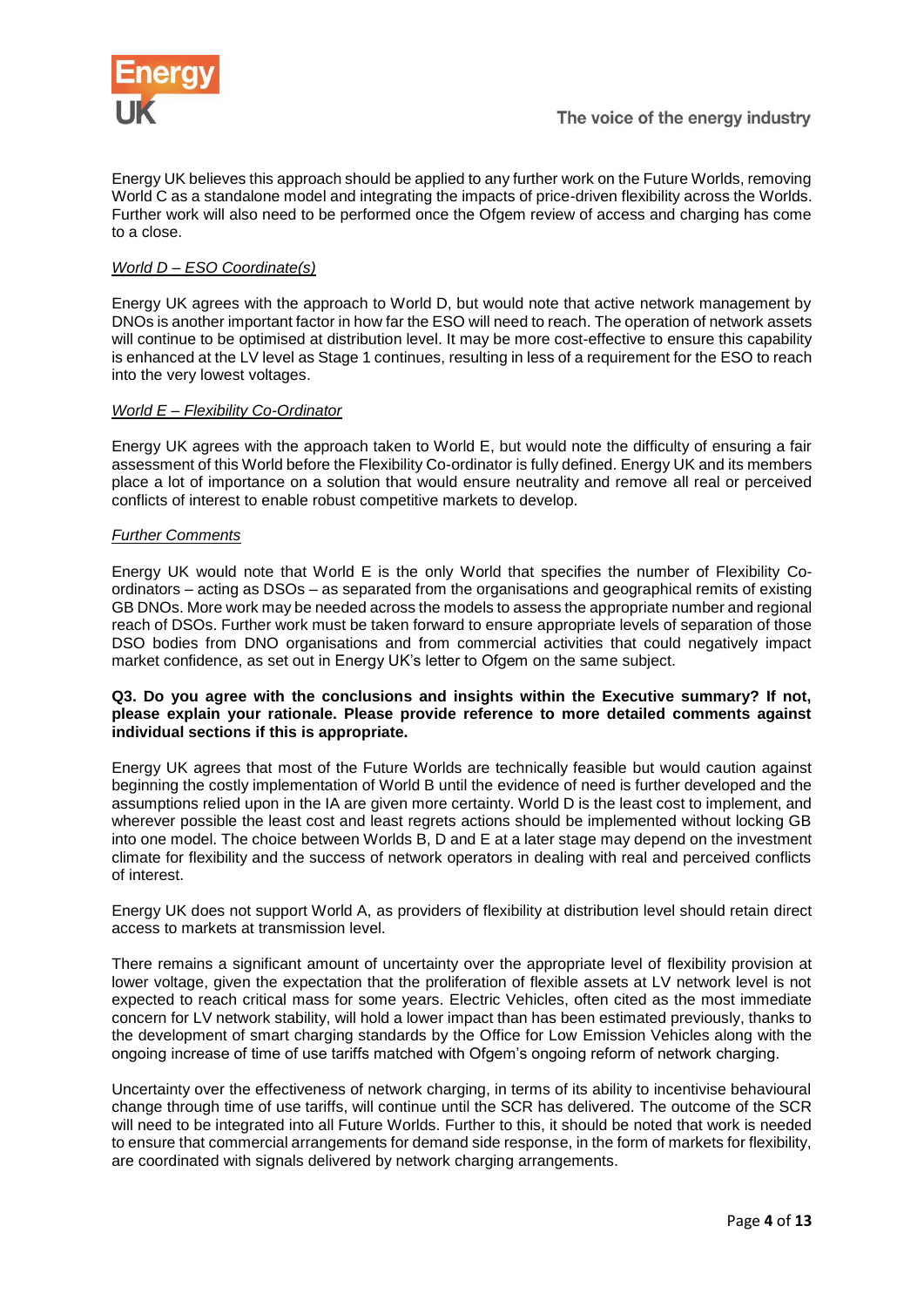

Given the number of changes being progressed to ensure appropriate price signals across lower voltage networks, the value of LV markets is uncertain. Energy UK, therefore, believes that until the Ofgem review of Charging and Access arrangements is complete, as much optionality should be retained as possible between transition paths. The focus must be on ensuring that the key enablers, including enhanced data provision and improved monitoring on LV networks, are in place.

# **Q4. Do you agree with the options set out as potential transition paths?**

Energy UK believes that a number of small changes to ensure World D Stage 1 can be adopted in the near term and as necessary would greatly improve the approach. Energy UK, again, holds reservations about the development of a World in which DSO actions are given priority over those of the ESO, and a number of Energy UK members would find the use of World B Stage 1 more acceptable and feasible if this was better defined with specific transparent processes defined, or otherwise removed for Stage 1.

Some Energy UK members believe that World D should, given its relatively low cost of implementation, be the selected Stage 1 transition path ahead of any transition to other options. Whilst the current circumstances in the UK are moving closer to those set out under World B, full development of World B is dependent on the development of sustained and successful markets for flexibility at local level, which will not be proven or fully tested until trials are completed, active tenders are delivered, and lessons learned are applied to the market framework.

Even then, a number of Energy UK members hold concerns over the viability of World B, given a level of uncertainty over whether or not local markets will be functional in terms of low liquidity, unresolved conflicts of interest regarding DNO / DSO assets and a lack of national standardisation of contractual terms and conditions to maximise market participation. While Energy UK welcomes work being progressed by the ONP to address the need for standardisation, the range of ongoing trials and approaches to DSO actions and wider DSO strategies being progressed by the GB's DNOs outside of the Open Networks project suggest that a single approach is far from being realised.

The transition paths as they are set out in the Impact Assessment do not take account of an early move from World B Stage 1 to World D Stage 1, which may be necessary if DSO transitions take longer than expected or reveal unintended consequences that require ESO coordination. Such a transition from World B Stage 1 to World D Stage 1 could, for example, be triggered by high uptake of HV and EHV connected DER in a short time period resulting in high requirements for complex co-ordination between DSOs and the ESO. This would make it more sensible for the ESO to deal with these assets directly until DSOs are ready to take on a greater level of responsibility.

If this happens, then it is likely to occur before the World B Stage 1 to World A Stage 2 transition, as this transition is about high uptake of connected DER across all voltage levels. Once on the World D Stage 1 path, it is feasible that LV connected DER take up also becomes high and a version of World B is taken on, with medium and low systems managed by DSOs on a case by case basis.

# **Q5. Do you believe there are any other viable transition paths? If so, please explain why.**

Progressing with World D Stage 1 would also be viable given the low cost to consumers in the nearterm, in particular if the investment climate for distribution-level flexibility continues to be suppressed by uncertainty and delays to developing reforms. It would be possible to transition to a World B approach at a later date, but would enable the completion of work to develop appropriate mechanisms for LV markets whilst enabling the ESO to continue to coordinate the increasing range of DER on HV and EHV distribution networks.

# **Q6. Do you agree with the assumption that all transition paths start in Stage 1 of World B?**

Some Energy UK members believe that the UK's existing circumstances are closer to World D Stage 1, and that progressing with World D Stage 1 would be a more appropriate approach given the low cost to consumers in the near-term. It would be possible to transition to a World B approach at a later date,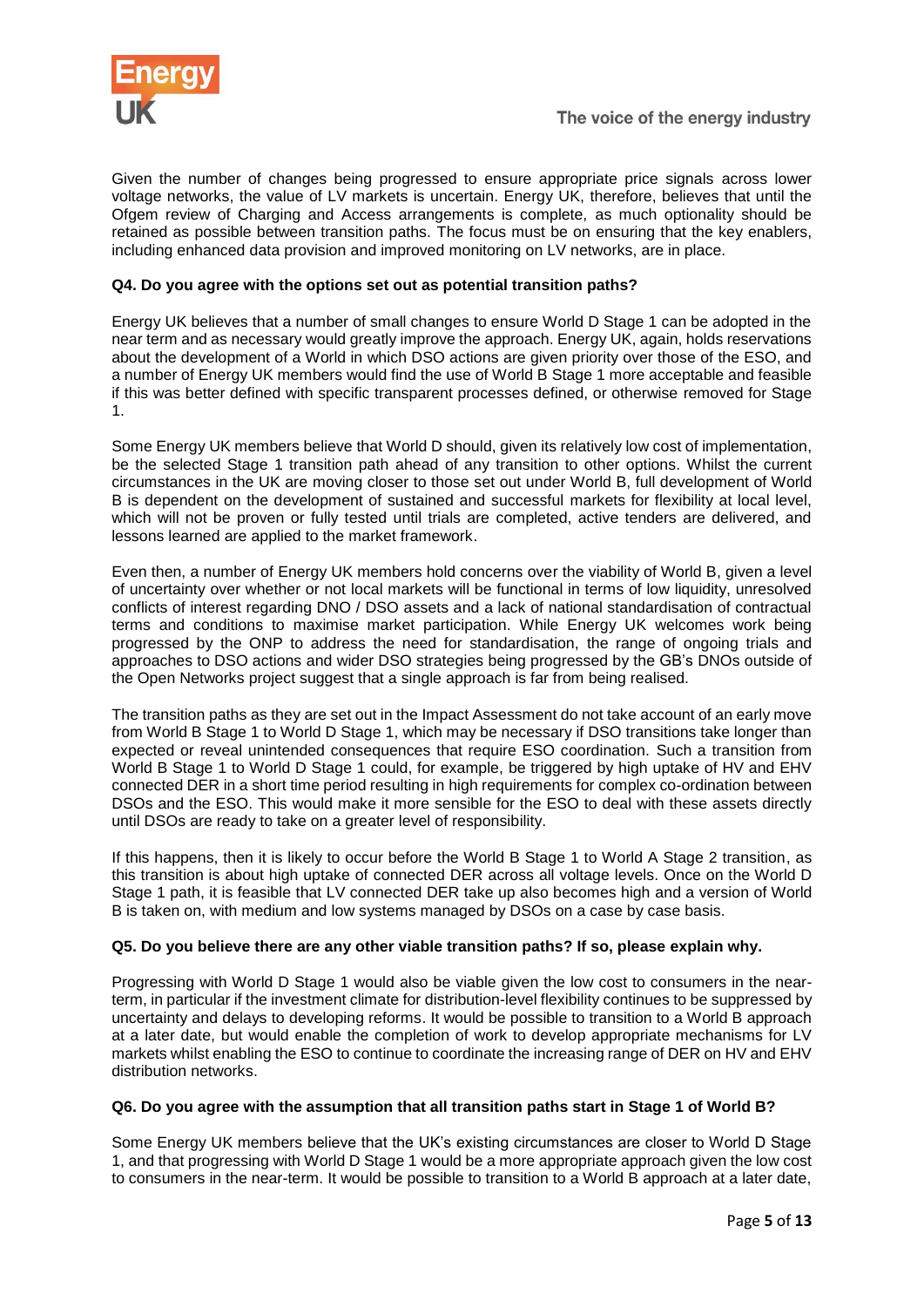

but would enable the completion of ongoing work to develop and standardise across GB an appropriate set of processes and mechanisms for LV markets, whilst enabling the ESO to continue to coordinate the increasing range of DER on HV and EHV distribution networks.

### **Q7. Do you agree with the areas identified for further work in the 2019 workplan and the further work ideas in the impact assessment or do you feel there are other areas of work that should be prioritised to progress in this area?**

# *How far can reformed access and charging arrangements go in delivering flexibility to the system?*

Energy UK agrees with the need for further work in this area as set out by Baringa.

#### *What is the value of flexibility to network operators at low voltages?*

Energy UK agrees that the work described is important to complete, but believes that this work would be better focussed on how the value of flexibility to network operators translates into tangible value to consumers in terms of overall lower network costs on energy bills. This work also needs to look at the impact each transition path has on the functioning of markets for flexibility and the impact of this on the investment climate for flexibility.

Energy UK would note that the qualitative assessment only took into account value to consumers in terms of accessing revenue streams based on participation in flexibility services and may, therefore, not be truly representative of the benefits for consumers of higher utilisation of flexibility over traditional reinforcement.

# *What are the potential conflicts of interest and how can they be mitigated?*

Energy UK welcomes the inclusion of conflict of interest examinations in Workstream 1A Product 1 of the 2019 workplan, but finds that a broader examination of potential conflicts of interest between DNO and DSO, as well as concerns around DSO / DNO actions being potentially in contravention of Competition Law, is required. Examining potential conflicts of interest, as well as the range of options for mitigating potential conflicts and their impacts, will be core to ensuring continued participation in markets by a wide range of stakeholders.

This work should include an examination of the recent legal separation by National Grid of its ESO and TO functions, and the appropriate level of separation between DSO and DNO functions and organisations. All potential conflicts of interest should be explored fully ahead of the implementation of any DSO framework, avoiding network investment and actions in areas later found to be a conflict of interest.

Further to this, it is vital to ensure that any investigation of conflicts of interest is independently conducted, with active engagement from market participants across, for example, Energy UK membership. It is also important that this be accompanied by research to explore the impact of these conflicts on market participation, Competition Law and investor confidence. As the Impact Assessment identifies, robust competitive markets drive down the cost of balancing services and result in additional savings for consumers.

#### *How can industry arrangements facilitate a different pace of change across regions?*

Energy UK agrees that this work should be taken forwards, but would note that uniformity and consistency across GB has delivered and will continue to deliver benefits to customers and to the market by ensuring simplicity.

#### *Further areas to be considered*

Beyond the Impact Assessment, further work is needed to clarify a range of uncertainties, including:

• Developing fully-evidenced assumptions;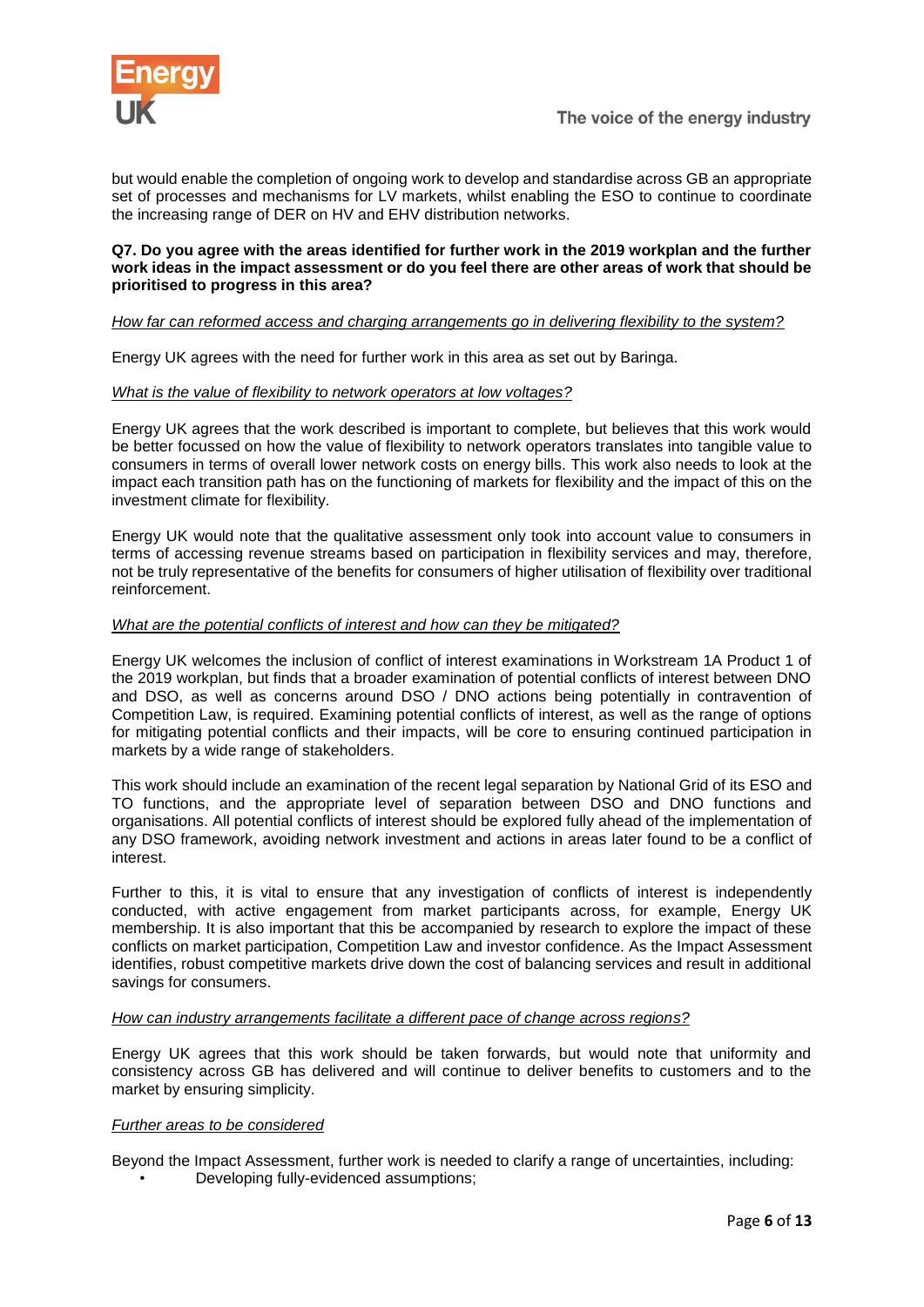

- Resolving conflicts of interest for network and system operators ahead of further investment;
- Identifying barriers to delivery of the highest value of flexibility for the GB consumer;
- Continuing to ensure that no-regrets enabling actions are delivered in the near-term, including simplification, through standardisation, of processes and contractual arrangements;
- Assessing options for better data access to and from network and system operators;
- Developing transparent and open frameworks that enable providers of flexibility to stack revenues between different markets;
- Deriving the true value of robust markets that benefit from high levels of competition.

Energy UK believes that a full and comprehensive analysis of the costs and benefits of any viable World should be progressed with a **Whole Electricity Systems** focus. This would need to incorporate the impact on Transmission level system operations, to ensure that national balancing is prioritised and additional considerations are integrated.

For example, procuring services for curtailment of electric vehicle charging or energy storage at LV level may appear to be beneficial to the DSO or DNO in deferring a network upgrade, but repeated activity to curtail LV demand, as proposed for example under Smart Energy Code Modification Proposal 0046, may result in a reduction in the amount of low carbon intermittent generation being utilised, resulting in a higher cost of curtailment of low carbon generation.

Further to this, there is a need for additional work to ensure **whole energy system outcomes** are delivered, incorporating the continuing role of gas as well as the opportunities and challenges across heat, transport and industry. This work is being explored in Workstream 4 of the ONP, but will require a much broader stakeholder base and remit to be comprehensive and may require primary legislation and comprehensive regulation to implement. Time taken to examine and implement a whole energy system approach should not delay required implementation of near-term actions, including rolling out more comprehensive network monitoring technologies and standardisation of processes across GB.

Energy UK agrees that **commercial arrangements, liability and responsibilities** need to be defined on a national basis across markets and between system operations and network ownership. This includes a review of the ways in which IT systems, platforms, and monitoring hardware could be rolled out by the ESO, DSOs, TOs, and DNOs across LV, MV, HV and EHV network levels in a coordinated and standardised manner. Additional monitoring is also needed by DNOs, particularly at LV levels, to support smart operations.

Furthermore, it needs to recognise that having 15 (one ESO and 14 DSOs) or more different systems, and commercial arrangements for the same products ('x' kW or MW of capacity exporting to the network or importing from the network – or making no change in their export/import levels - to meet a network need) across GB will be highly inefficient, will be sub-optimal for all concerned, lead to less competition and result in much higher costs for consumers.

It should again be noted that the "considerable work to do in the coming years to develop new markets, platforms, operating practices, and access and charging arrangements", as noted on page 10 of the assessment, is true of any transition path, not just World B.

#### **Q8. What future work do you believe would enhance the debate and body of evidence around transitioning to the potential Future Worlds?**

Please see response to Question 7.

#### **Q9. Do you agree or disagree with the four categories of system operation benefits identified? Are there areas that should be excluded from the list and/or other areas that should be included?**

Energy UK broadly agrees with the categories set out on page 22, but would note that the last of the four should have been slightly modified as set out below: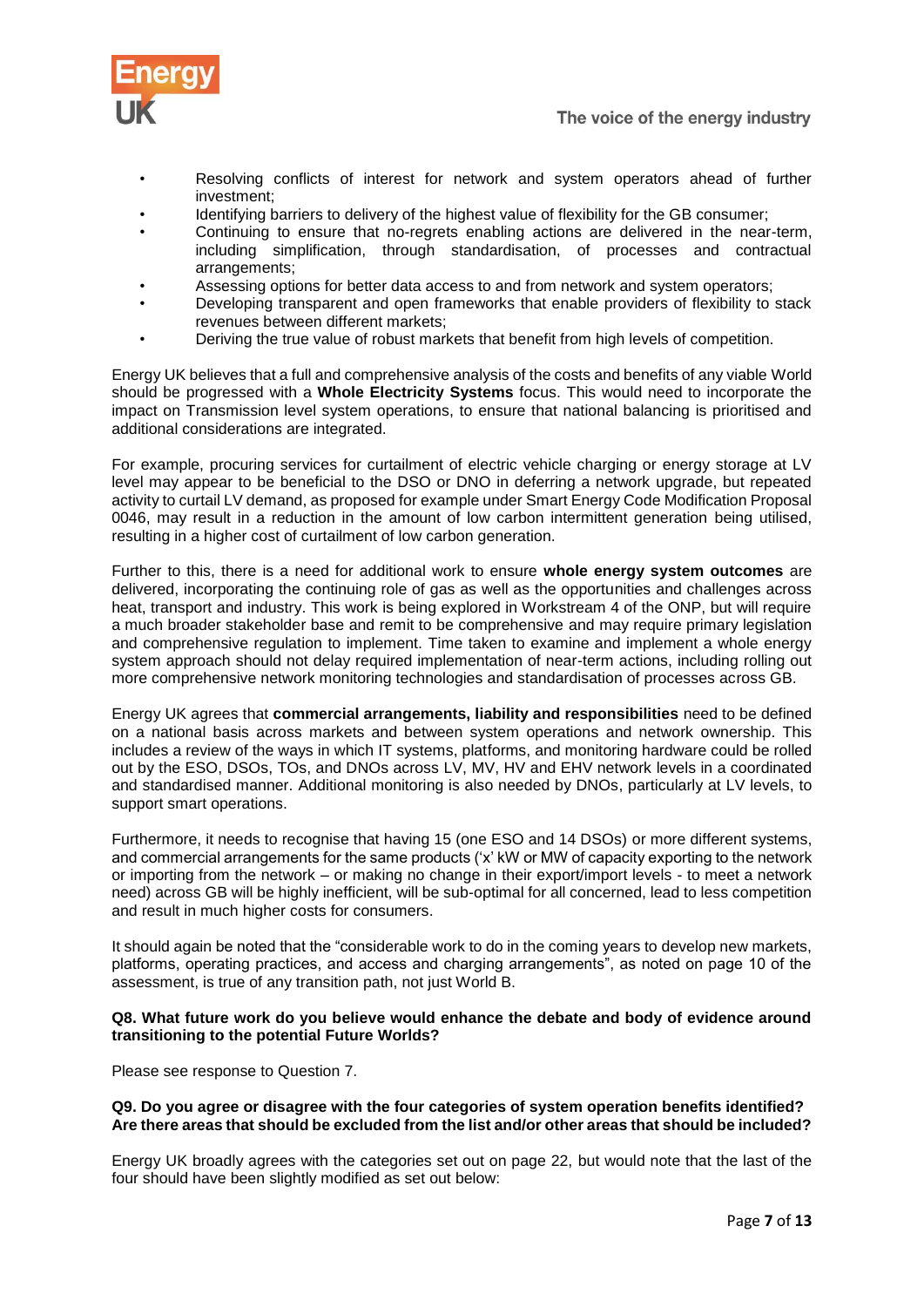

# *Avoided generation investment (due to peak demand reduction and higher utilisation of existing generation assets)*

Energy UK agrees with Baringa that there is a need for further work to be done in quantifying whole energy system benefits, although we understand that this is much more complex area to examine and therefore would not fit within the timescales allowed for this work.

#### **Q10. Do you agree, disagree on the key benefits assumptions contained within Appendix B (e.g. all Worlds, apart from World C, achieve the same benefits by 2050 etc.) and used in the impact assessment? If you disagree, please explain your reasoning. Do you have any other comments?**

Energy UK is uncertain as to the accuracy of some of the assumptions.

For example, the assumption that the reduction in transmission constraints cost over time is a function of the percentage change in transmission connected generation over time is stated in Appendix B.2.2 with no evidential justification. Transmission constraint costs from 2013 to 2018 show a noticeable increase, but over that period transmission connected generation in fact fell. This data suggests that there is no historic relationship between transmission constraint costs and transmission connected capacity<sup>2</sup>, and as such any correlation of the two suggested by Baringa must be justified.

Similarly, the assumption that balancing costs are related to the percentage of intermittent generation is based on two data points (2005/6 and 2017/18). A fuller analysis suggests that the relationship suggested is not particularly strong<sup>3</sup>, as these dates could be seen as outliers presenting a more significant relationship.

It is vital that any assessment of the impact of flexible assets is technology neutral and fully inclusive of the range of options for GB. To this point, analysis of distribution network reinforcement avoidance through generation turn up profile, should not omit technologies capable of contributing towards this. It is unlikely to change the general form of the generation constraints, but it is not clear why technologies such as biomass and biogas have been excluded from the analysis.

#### **Q11. Do you agree or disagree on the approach used to assess the overall potential benefits of improved system operation?**

Energy UK broadly agrees with the approach. It would be beneficial to know more detail about the amount of distribution network investment that will be avoided thanks to Ofgem's reform of charging and access arrangements.

# **Q12. Do you agree with the assessment of the proportion of benefits which each Future World is capable of delivering in Stage 1 and Stage 2?**

Energy UK holds concerns over the use of very limited data to estimate benefits available through distribution network reinforcement avoidance as set out in Appendix B Section B2.2 and Table B5. For any amount of accuracy in estimating the impact of increased demand at LV network level, DNOs would need to share much more granular information on the current state of LV networks and the amount and type of demand, generation and energy storage connected.

Outside of the Future Worlds initiative Energy UK is keen to see DNOs, as a priority, installing LV monitoring and using and sharing this information with market participants and the ESO.

There are a number of issues with the assumptions set out, including:

1

That the 'My Electric Avenue' study is outdated and limited in terms of sample size and detail;

<sup>2</sup> National Grid MBSS (2013-2018) and National Grid Future Energy Scenarios (2013-2018)

<sup>3</sup> National Grid MBSS (2011-2017) and National Grid Future Energy Scenarios (2011-2017)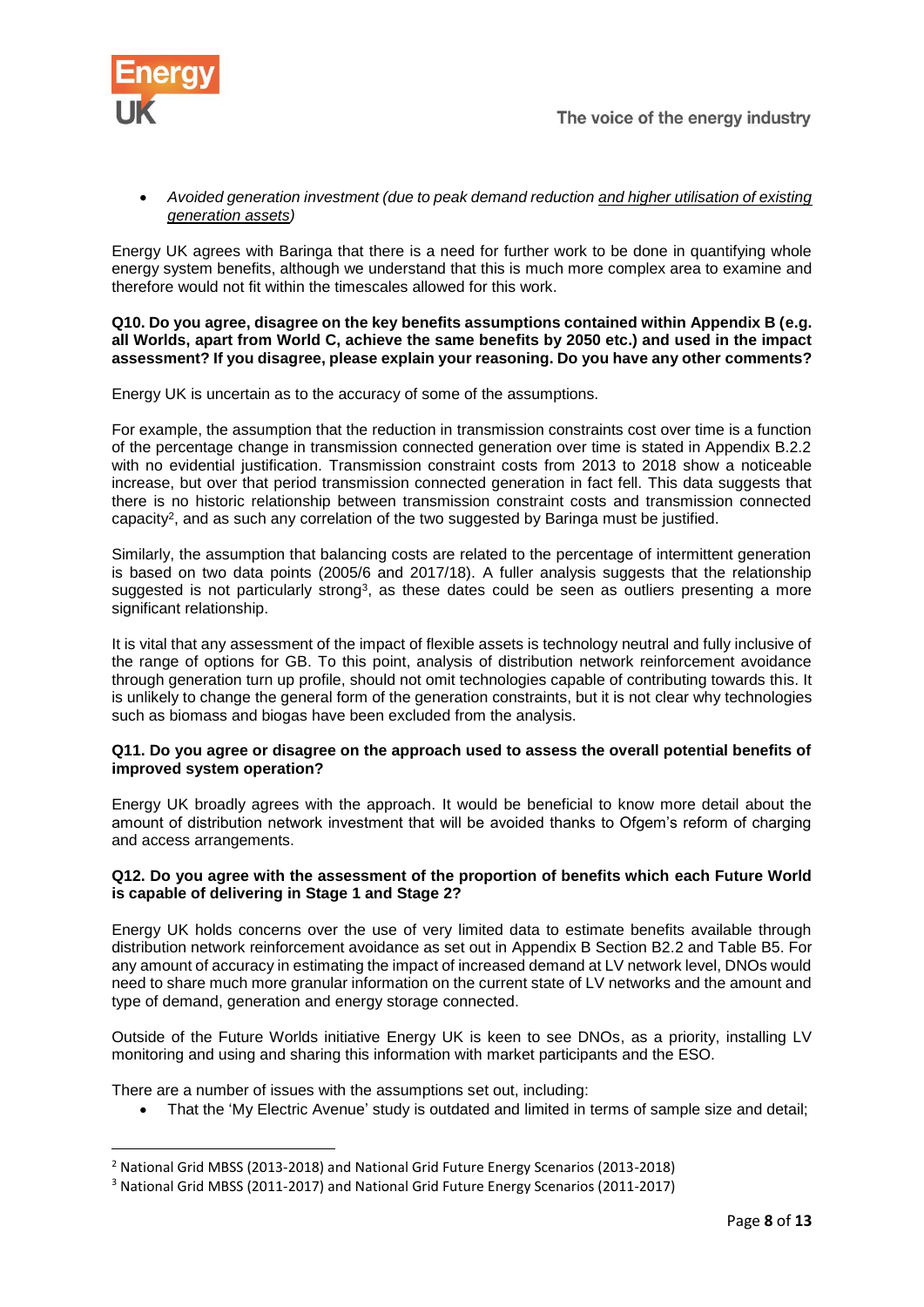- Advances made in EV charging technology alongside anticipated mandatory smart charging standards mean that the impact of EVs will be managed ahead of any transition path progressing;
- The number of existing constraints and networks close to constraint across the GB's LV networks is not known and, therefore, the cost of reinforcement in the next 5-10 years with or without high uptake of DER on LV and other networks cannot be quantified with any degree of certainty.

These factors cause doubts over the veracity of the expected impact of distribution cost avoidance and as such cause uncertainty over the gap in accrued benefits between Worlds A&B and Worlds D&E up until 2030. More research is needed into the expected reinforcement requirements at distribution level.

Further to this, whilst Energy UK expects participation in time variable tariffs and automation of smart charging to increase levels of demand response at LV levels, if the development of flexibility markets has low value to consumers and high complexity to engage, then participation is expected to be low throughout the 2020s until a critical mass is achieved and aggregated assets present a more attractive business case for investment.

# **Q13. Do you agree or disagree on the approach taken to deal with the uncertainty/range of benefits? If you disagree please explain your reasoning.**

It is important to note that the benefits set out are indicative of benefits directly attributed to the system operation model, and that other benefits may be delivered regardless of the approach. For example, the benefits of avoidance of distribution network reinforcement may be delivered across all five Worlds if Ofgem's review of charging and access is successful and if the Office for Low Emission Vehicles is able to establish comprehensive EV charging standards in a timely manner, not to mention other factors developing under the Future Retail Market Design process.

# **Q14. Do you agree or disagree with the areas identified for quantification of the implementation costs that will be faced by DSOs and ESO in Appendix C? If you disagree please explain your reasoning.**

The fundamental assumption that all five Worlds can achieve the same level of benefits in their full maturity is flawed and more analysis is required to understand the degree to which managing constraints on a local basis before considering the national position leads to an overall suboptimal solution.

An example of the additional cost of DSO prioritisation over ESO is presented by the need for a series of separate coordination systems that the ESO would need to interact with as each of the 14 DSOs and more CDSOs and IDSOs - notify the ESO of local activities before, during, or after an event. Failure to ensure that a comprehensive set of systems were in place to ensure full ESO visibility of DSO activities; across all timeframes, including real time may increase the risk of a national imbalance, and therefore increase the amount of contracted flexibility services and speed of response that the ESO would need to perform. This could, in turn, increase the overall cost of system operation for consumers. In extreme scenarios, if this procedure is not performed correctly each time, this could endanger the security of the electrical system, leading to a higher possibility of brown-outs or black-outs).

#### **Q15. Do you agree or disagree with the approach used to assess the costs of each world? If you disagree, please explain your reasoning.**

Please see the response to Question 14.

# **Q16. Do you agree or disagree with the approach to dealing with the uncertainty/range of costs? If you disagree please explain your reasoning.**

Energy UK broadly agrees with the approach and the importance of the need to "avoid firm conclusions being drawn on the back of assumptions which are inherently very uncertain" as set out on page 27.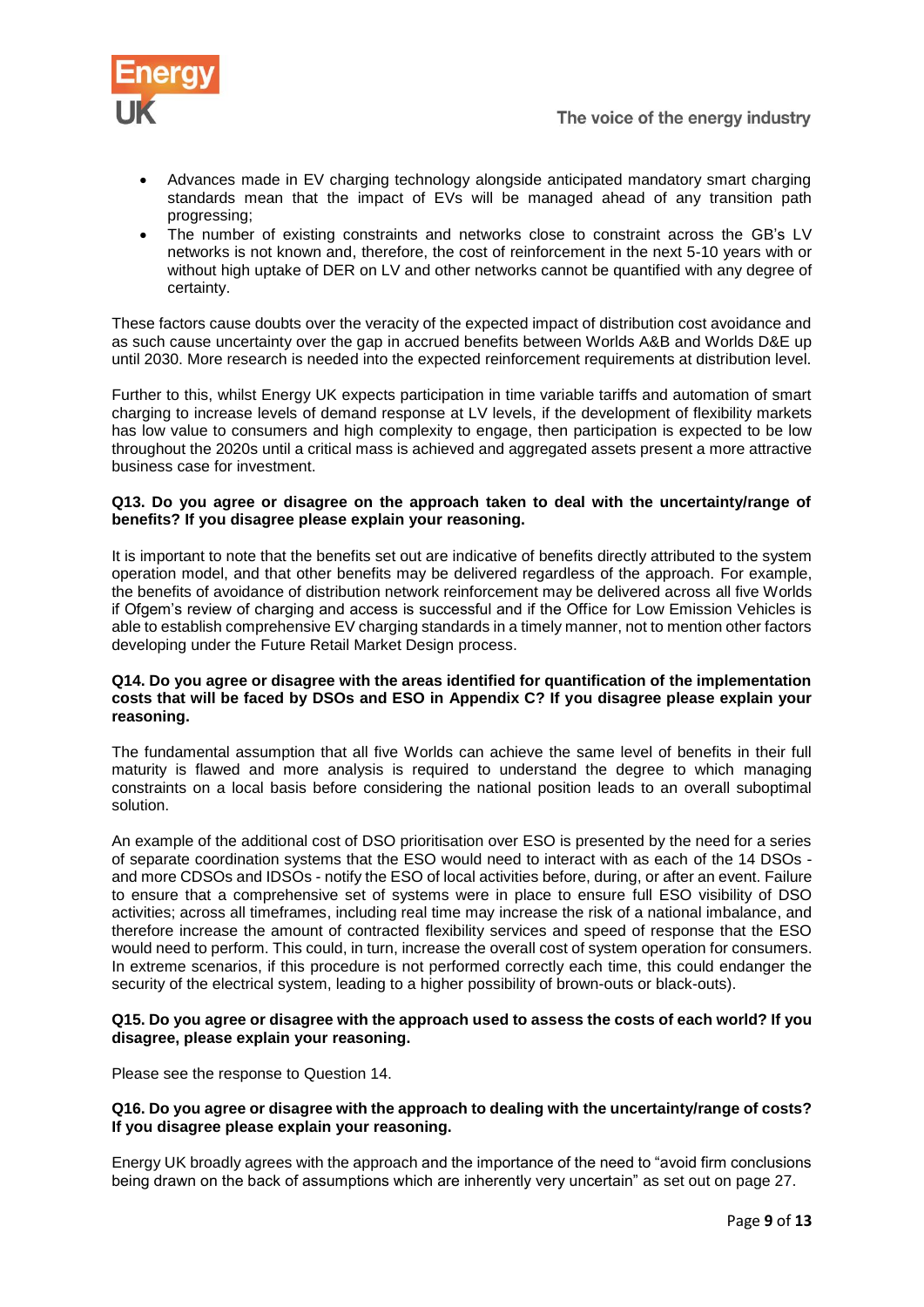

Energy UK also agrees with the difficulty of estimating changing costs. It is important to note the rate of reduction of cost for a range of energy technologies based on investor certainty and economies of scale (e.g. solar, offshore wind, Li-Ion battery technology). This aligns with the imbalance of optimistic variability range of 50% lower cost and pessimistic variability range of 25% higher, as costs are expected to fall as certainty drives investment and efficiencies of scale are realised.

### **Q17. Do you agree with the trade-offs of each of the Future Worlds identified against each of the high-level criteria in Table 1 of the Executive summary?**

Energy UK would note that Worlds A and B *must* include mitigations for conflicts of interest and Competition Law compliance. Using '*may require'* instead of '*will require'* is a misrepresentation of the importance of establishing clearly defined roles and responsibilities to give both market participants and consumers confidence in the proposed approach.

World E may take more time to implement based on defining and establishing a facilitator role, but World D Stage 1 should not take longer to implement at HV and EHV levels than the proposed approach to World B. This would be a result of the complexity required for each DSO to establish (i) separate operational procedures, (ii) a staff fully trained in new procedures/systems (iii) separate platforms and (iv) separate IT systems.

This would be required in order to ensure that each DSO can communicate in a fully joined-up way with other DSOs and the ESO while ensuring that they (each DSO) conforms with standardised GB market arrangements and commercial contractual terms, compared to an expansion of existing NGESO capabilities. LV networks could be developed further as the uptake of flexible assets at that level reaches critical mass in the 2030s

Energy UK broadly agrees with the rest of the trade-offs set out on page 6.

### **Q18. Do you agree or disagree with the Appendix A approach of ranking of worlds to help identify the strengths and weaknesses of each World against each criteria? If you disagree please explain your reasoning.**

Energy UK finds that the approach used in Appendix A is sensible and, again, welcomes the transparency shown in sharing all the information here. Energy UK members have raised that World C should not have been included in this process, as this World is an application of charging and access reform across the other Worlds and just adds to the complexity of this analysis.

#### **Q19. Do you agree or disagree with the rankings and whether they are suitably justified? If not, please comment on which ones and why?**

# **Strategic Case**

# *Enhanced Customer Sub-Criteria*

Energy UK disagrees with some of the assumptions used in grading Worlds based on **Choice**. Energy UK does not believe that World D should be awarded a 5 on Choice, given the importance of the Ofgem SCR and Access review in enabling passive engagement in flexibility regardless of which World is used. It is also worth noting that DSR is already actively participating in national markets, and is expected to continue to contribute an increasing share amount of flexibility as price signals drive greater uptake.

Energy UK would further disagree that World A is a 2 on Choice, as a requirement to go via the DSO to access other markets could act as a barrier to customers' participation.

It would be beneficial to understand the underlying reasoning for **Confidence and Trust** being expected to fall in Stage 2 of World D.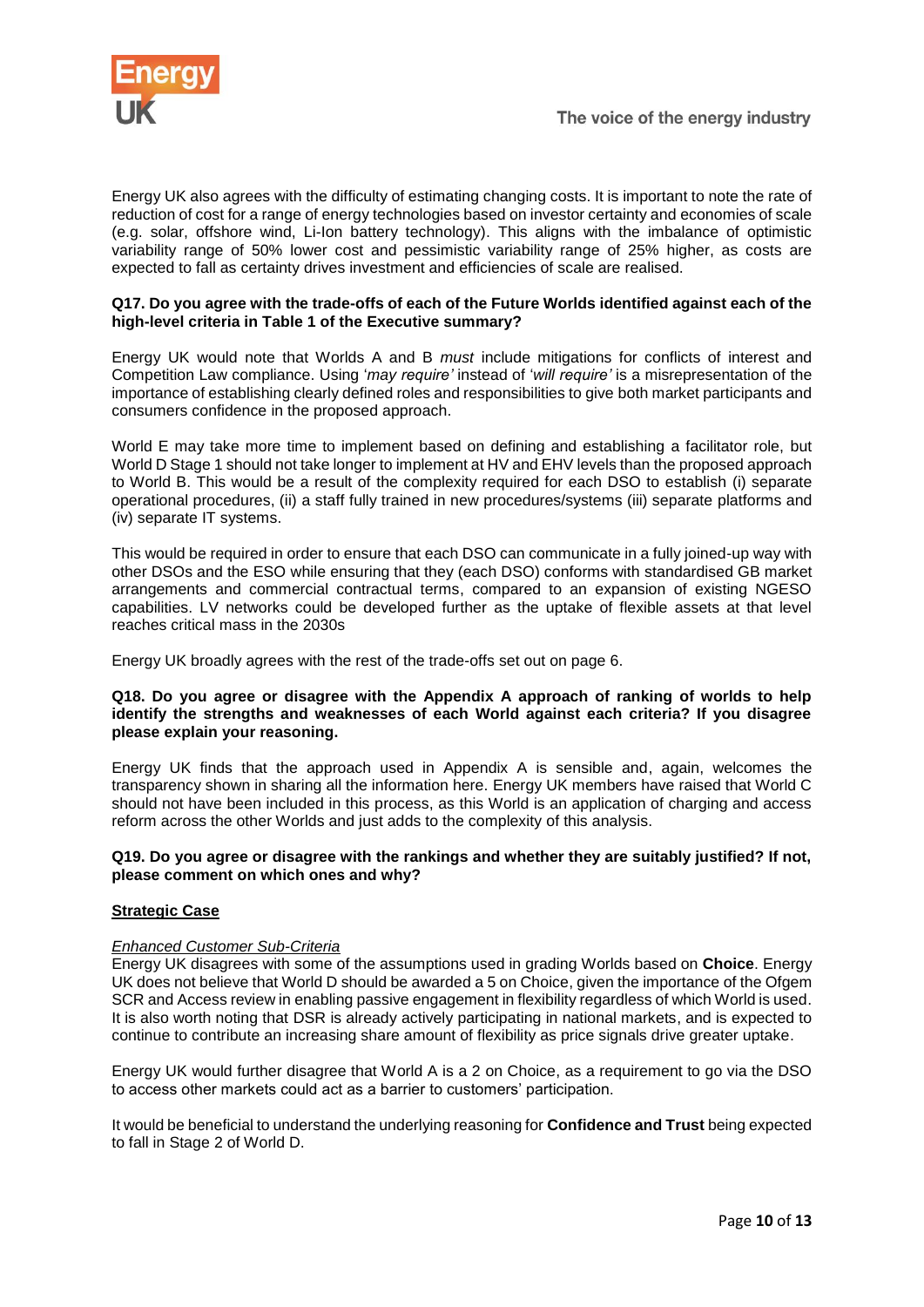

**Consumer benefits from markets** are not only seen in benefits accrued through active participation but are also derived from the wider benefits resulting from: an increased rate of decarbonisation enabled by flexibility; cost savings driven by competitive energy markets; a wider range of service offerings enabled by SCR changes that enable greater potential uptake of innovative arrangements.

#### *Greater Environmental Sustainability Sub-Criteria*

Energy UK would again note that **Facilitation of heat and transport** in Stage 1 should be at least the same as World C across all Future Worlds, as the SCR will result in similar benefits across all Worlds.

#### **Economic Case**

#### *Financial Benefits*

Regarding **Cost of implementation versus benefits**, please note our response to Question 17 in reference to the assumptions set out in Table 1 of the Executive Summary.

Regarding **Expected benefits**, please note our response to questions 11 and 12.

#### *Whole System Optimisation*

Energy UK would question the assumption, under **Brings more flexibility into the system**, that no price signals or access arrangements from the SCR would be implemented at LV levels up until 2030. This is dependent upon what the SCR includes, and it should be noted that the current direction of travel incorporates domestic flexibility.

Energy UK would note that **Exploiting synergies** will be difficult for Worlds A and B in the near-term, given the limited level of experience in tendering for flexibility; complexities of LV constraint management until assets at that level reach critical mass; low levels of existing monitoring capabilities across distribution networks; and the complexity required for each DSO to establish (i) separate operational procedures, (ii) a staff fully trained in new procedures/systems (iii) separate platforms and (iv) separate IT systems.

Existing work from the ONP and individual DNOs is looking to resolve these issues, but requires a greater level of coordination, as well as requiring clear definitions of the appropriate level of separation between DNO and DSO functions and bodies.

#### **Commercial Case**

Energy UK believes that World A should be removed as an option due to its low score in **Market viability** in Stage 2 of implementation. Without robust competitive markets in place, flexibility will be high-cost and certainty of delivery will be low.

**Appropriate regulation** should include the need for additional oversight of all the activities and actions of DSOs in near to or actual real time, including: their ability to run markets for flexibility; their compliance with Competition Law; their achievement in delivering of the lowest overall cost for consumers and, potentially; an entirely new DSO licence in line with the level of legal separation seen at Transmissionlevel.

ESO led markets already incorporate DER flexibility provision for national needs. An argument can be made that expanding the reach of the ESO into other markets could be less onerous, costly and inefficient than the development of 14 DSOs' market-centric solutions. There is a counter argument in the inexperience of the ESO in balancing at local levels, meaning that DSO operations at lower voltages could be better suited in Stage 2.

Enabling DNOs or DSOs to take independent actions without consulting the ESO would require additional primary legislation to address a number of matters, from compliance with existing Network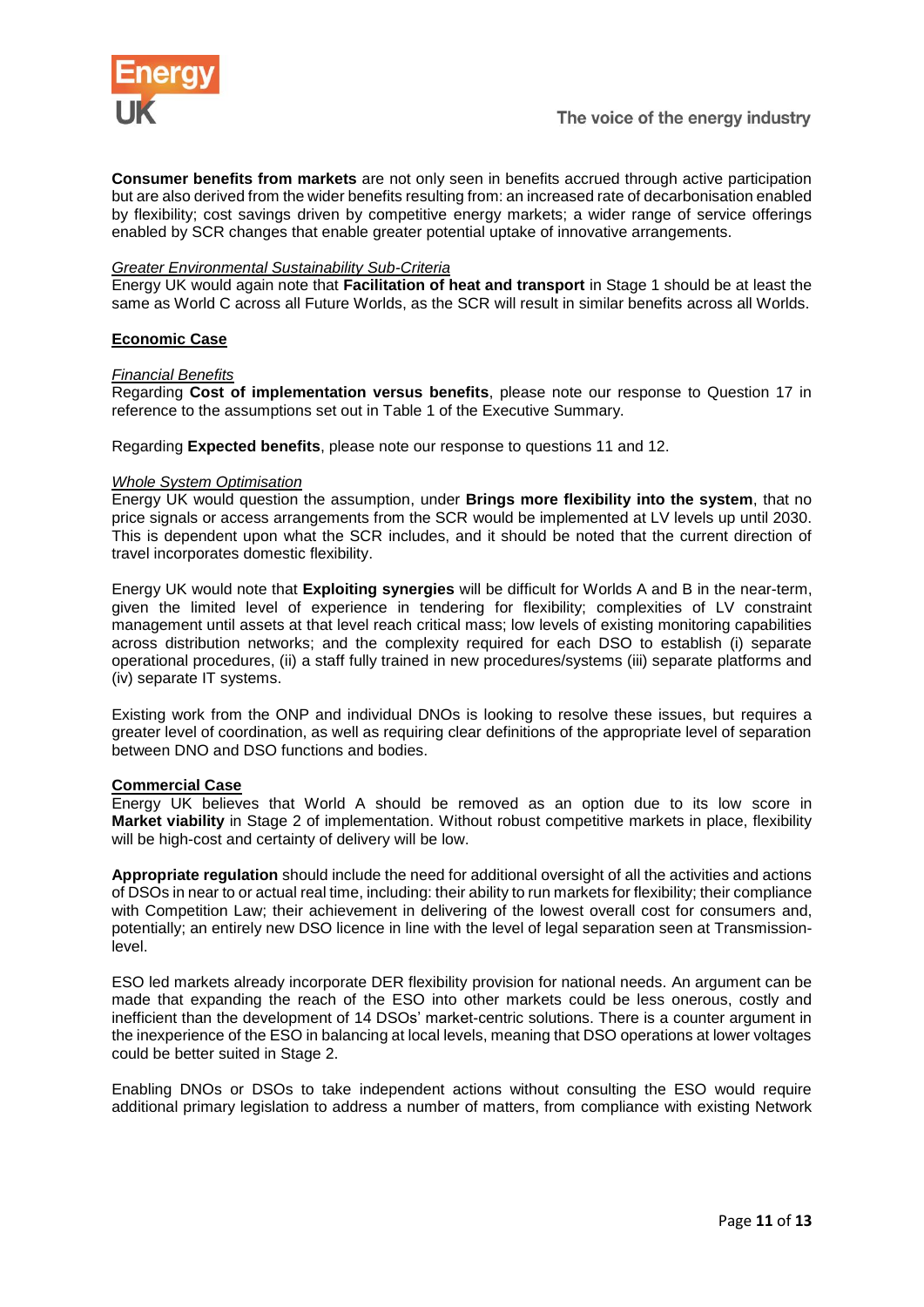

Codes<sup>4</sup> to appropriate and efficient information provision. This would include establishing appropriate levels of business separation between DNO and DSO and the wider rights and responsibilities between actors, including routes of recourse when something goes wrong.

# **Financial Case**

Energy UK would note that Worlds in which potential conflicts of interest (perceived or actual) are lower and no issues with Competition Law compliance emerge will experience greater levels of engagement and therefore be better at facilitating high market participation, leading to the lowest overall cost for consumers.

# **Management Case**

#### *Industry Structure and Organisation Sub-Criteria*

**Rules and regulations** will need to incorporate a comprehensive definition of conflicts of interest and potential issues with Competition Law compliance, as well as the mitigating actions required to address these. This would simultaneously need to ensure a standardised approach is adopted across GB in terms of market arrangements and commercial terms.

The contrasting level of **Difficulty to implement for system operators and market participants** must be taken into account in terms of the delivery of competitive markets able to provide services at low cost to consumers. Ensuring a homogenisation of market and commercial approaches across network and system operation areas will aid in reducing the level of complexity for market participants as well as system operators, thus lowering costs for customers. This is of particular importance when considering the need for flexibility providers to be able to stack revenues across markets.

#### *Technical Performance sub-criteria*

 $\overline{a}$ 

Prioritising DSO activities over ESO activities is a potential **Safety risk** for the safe and secure operation of the national electricity network and could impact upon **Service reliability and availability**. For World B to be viable, and for it to score highly against these criteria, the ESO must be able to take priority wherever necessary. World A is not viable as an option for the same reason, and should be removed from further work.

There is also a requirement that security of supply be guaranteed at local network levels, ensuring that loss of service is minimised or entirely avoided. For this reason, there is a level of coordination and prioritisation of DSO actions to avoid loss of service. This process must be able to be overridden by the ESO if local actions would cause wider issues across other areas, minimising the impact of any event.

Energy UK would note that if "all Worlds can be designed to ensure a high degree of **service reliability**", as stated on page 86, all Worlds should be scored equally against this criteria. Given that the reasoning given for Worlds D and E scoring lower is here justified based upon separation of network and system operations, there is even more reason for all Worlds to be aligned on scores.

Ensuring network ownership and system operation are given an appropriate level of legal separation is something that should be integrated across all Worlds and should not impact upon coordination of activity given the amount of expenditure in IT systems and platforms across all Worlds. If Worlds A and B assume DSOs will "exploit the synergies between network and system operation" (page 87), this will mean relying upon an approach with significant conflicts of interest and Competition Law compliance concerns. There remain significant concerns, therefore, that market participation would not be high enough in these Worlds to ensure **service reliability and availability** or low cost delivery for consumers, due to a lack of market confidence.

If each DSO is taking on their own actions with a priority over the ESO, notwithstanding the legal ESO priority in the System Restoration Plan and the Emergency & Restoration Network Code, in order to

<sup>4</sup> Network Codes including the System Operation Guideline (SOGL), the Electricity Balancing Guideline (EBGL), the Requirement for Grid Connection of Generators (RfG), the Demand Connection Code (DCC) and the High Voltage Direct Current Connections (HVDC)